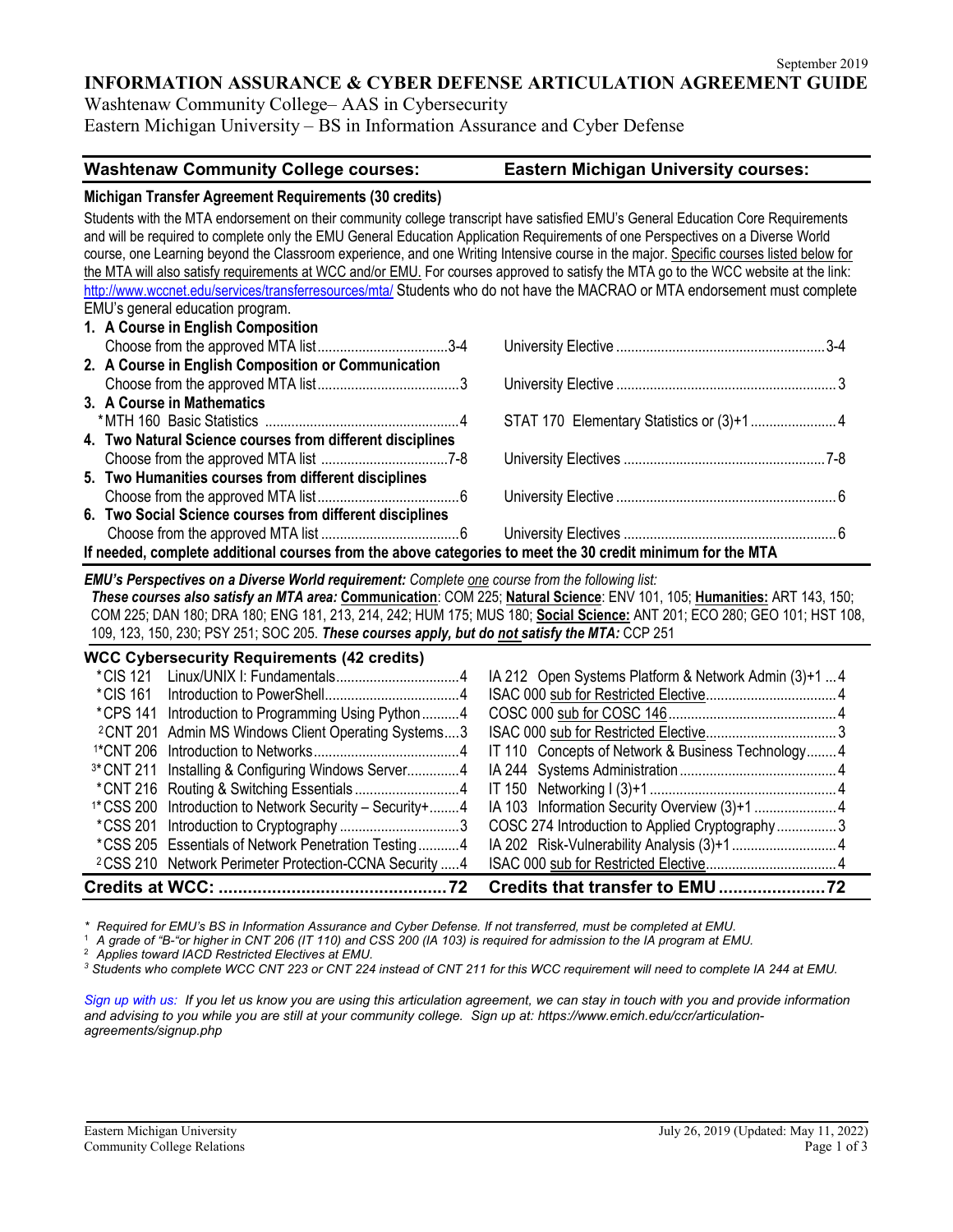#### **INFORMATION ASSURANCE & CYBER DEFENSE ARTICULATION AGREEMENT GUIDE**

Washtenaw Community College– AAS in Cybersecurity Eastern Michigan University – BS in Information Assurance and Cyber Defense

#### **Completion of the BS in Information Assurance and Cyber Defense Program**

#### **Major Requirements (48 hours)**

IA 103 and IT 110 (CSS 200 and CNT 206 at WCC) must be completed with a grade of "B-" or higher for admission to the IACD major and to enroll in IA 300-level courses. A minimum of 45 credits must be taken at the 300 level or above in the IACD program.

# **Program Required Courses (36 hours)**

| IA 322        |                                           |  |
|---------------|-------------------------------------------|--|
| IA 329W       | Policy Development in Info Assurance 3    |  |
| IA 385        |                                           |  |
| IA 400        | Malware Analysis & Reverse Engineering 3  |  |
| IA 427        |                                           |  |
| IA 445        | Ethical Hacking and Offensive Security 3  |  |
| IA 455        |                                           |  |
| IA 462        | Adv Operating Systems Security & Admin  3 |  |
| IA 473        |                                           |  |
| IA 495        |                                           |  |
| <b>IT 254</b> |                                           |  |
|               |                                           |  |

# **IA Restricted Electives (12 hours)**

A maximum of 9 credits can be taken with an IA prefix, including those credits transferred in. Must choose courses at the 300 level or higher to meet the 45 credit minimum.

| <sup>1</sup> IA 387L4 Cooperative Education (3)         |
|---------------------------------------------------------|
| IA 425 Cyber Crime Investigation I (3)                  |
| IA 428 Digital Forensics II (3)                         |
| IA 471 Data and Privacy (3)                             |
| IA 474 Applied Data Mining for IA (3)                   |
| IA 475 Adv Topics in Information Security (3)           |
| IA 476 Enterprise Security Analytics (3)                |
| IT 375 Wireless Network Administration (3)              |
| ISAC 317 IoT and Embedded Systems Security (3)          |
| ISAC 417 Modern Vehicle Technology & Cyber Security (3) |
| Any IA, IT, CIS, or COSC 300-level or higher (3)        |
|                                                         |

Sample Sequences for completing the program: *Courses may not be offered every semester. Meet with a program advisor to plan a program of study.*

# **FALL START**

|        | Fall semester (12 credits)   |  |
|--------|------------------------------|--|
|        |                              |  |
|        |                              |  |
|        |                              |  |
|        |                              |  |
|        | Winter semester (12 credits) |  |
|        |                              |  |
|        |                              |  |
|        |                              |  |
| IA 427 |                              |  |
|        | Fall semester (12 credits)   |  |
| IA 473 |                              |  |
|        |                              |  |
| IA 495 |                              |  |
|        |                              |  |
|        | Winter semester (12 credits) |  |
|        |                              |  |
|        |                              |  |
|        |                              |  |

### **WINTER START**

#### **Winter semester (12 credits)**

| <b>THING SCILLCORE LE GIGARDI</b> |  |
|-----------------------------------|--|
|                                   |  |
|                                   |  |
|                                   |  |
|                                   |  |
|                                   |  |

#### **Fall semester (12 credits)**

| $1$ an oomootor (if oroano)  |  |  |
|------------------------------|--|--|
|                              |  |  |
|                              |  |  |
|                              |  |  |
|                              |  |  |
| Winter semester (12 credits) |  |  |
|                              |  |  |
|                              |  |  |
|                              |  |  |
|                              |  |  |
| Fall semester (12 credits)   |  |  |
|                              |  |  |
|                              |  |  |
|                              |  |  |
|                              |  |  |

<sup>1</sup> *Satisfies EMU's Learning beyond the Classroom requirement. If not completed, must satisfy LBC with another course or noncredit experience.*

*\* A minimum of 120 credits is required to graduate. If insufficient credits are transferred, students must take additional credits at EMU to satisfy the 120 credit minimum.*